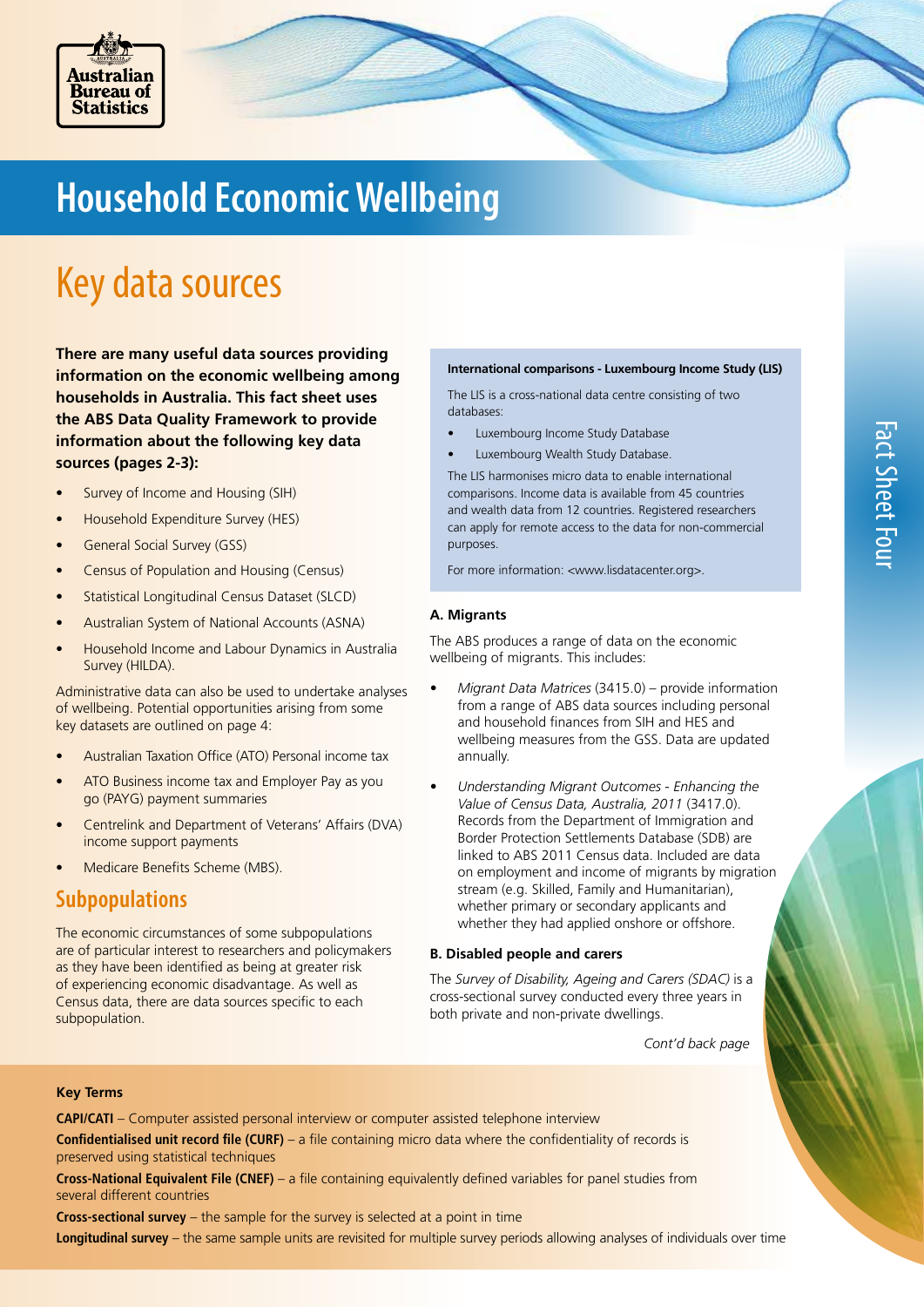| Data quality dimension                             | <b>Survey of Income and Housing</b><br>(SIH)                                                                                                                                                                                         | <b>Household Expenditure Survey</b><br>(HES)                                                                                                            | <b>General Social Survey (GSS)</b>                                                                                                                        | <b>Census of Population and</b><br><b>Housing (Census)</b>                                                                                                                 | <b>Statistical Longitudinal</b><br><b>Census Dataset (SLCD)</b>    | <b>Australian System of National</b><br><b>Accounts - Household Sector</b><br><b>Accounts (ASNA)</b>         | Household, Income and Labour<br><b>Dynamics in Australia Survey</b><br>(HILDA)                                                                             |
|----------------------------------------------------|--------------------------------------------------------------------------------------------------------------------------------------------------------------------------------------------------------------------------------------|---------------------------------------------------------------------------------------------------------------------------------------------------------|-----------------------------------------------------------------------------------------------------------------------------------------------------------|----------------------------------------------------------------------------------------------------------------------------------------------------------------------------|--------------------------------------------------------------------|--------------------------------------------------------------------------------------------------------------|------------------------------------------------------------------------------------------------------------------------------------------------------------|
| <b>INSTITUTIONAL ENVIRONMENT</b>                   |                                                                                                                                                                                                                                      |                                                                                                                                                         |                                                                                                                                                           | <b>AUSTRALIAN BUREAU OF STATISTICS</b>                                                                                                                                     | <b>MELBOURNE INSTITUTE</b><br>(funded by Dept of Social Security)  |                                                                                                              |                                                                                                                                                            |
| <b>RELEVANCE</b><br>Main economic wellbeing topics | Income, wealth, housing, labour                                                                                                                                                                                                      | Expenditure, income, wealth, financial<br>stress, housing, labour                                                                                       | Income, financial stress, housing and<br>homelessness, labour                                                                                             | Income, housing, labour                                                                                                                                                    |                                                                    | Income, consumption, savings and<br>wealth                                                                   | Income, expenditure and labour (core<br>topics), wealth (on rotation)                                                                                      |
| Other topics                                       | Child care                                                                                                                                                                                                                           | Child care, disability                                                                                                                                  | Social inclusion topics e.g. social<br>networks, feelings of safety, transport                                                                            |                                                                                                                                                                            | Household and family composition, disability, language and culture | Not applicable                                                                                               | Life events and satisfaction, health,<br>family, caring, attitudes, retirement<br>plans                                                                    |
| <b>Data collection</b>                             | Cross-sectional survey (CAPI) of all usual residents 15 years and over                                                                                                                                                               |                                                                                                                                                         | Cross-sectional survey (CAPI) of one<br>usual resident 18 years and over (15<br>years and over from 2014)                                                 | Census of all persons in Australia using self-enumerated paper or electronic<br>questionnaire                                                                              |                                                                    | Various - business and household<br>survey data; administrative data                                         | Longitudinal survey (CAPI/CATI) of<br>Australian residents 15 years and over                                                                               |
| Years available                                    | 1994-95 to 1997-98, 1999-2000,<br>2000-01, 2002-03, 2003-04 then<br>every two years                                                                                                                                                  | 1984, 1988-89, 1993-94, 1998-99,<br>2003-04, 2009-10                                                                                                    | 2002, 2006, 2010                                                                                                                                          | Annually from 1911 to 1954, then 5<br>yearly from 1961 to 2011                                                                                                             | Census 2006 and 2011 linked data                                   | Annually and quarterly from July 1959<br>for income, consumption and savings;<br>wealth from July 1988       | Wave 1 in 2001, then annually for<br>Waves 2 to 12                                                                                                         |
| Scope and populations included                     | Usual residents of private dwellings excl. very remote areas in Australia (97% of population)                                                                                                                                        |                                                                                                                                                         |                                                                                                                                                           | All residents of Australia and Australian territories (excl. Norfolk Island) (100%<br>of population)                                                                       |                                                                    | All households in Australia incl.<br>non-private dwellings and non-profit<br>institutions serving households | · Australian residents of private dwellings,<br>excl. remote and very remote areas<br>(96% of pop.) [Wave 1] • From Wave<br>2 incl. remote and very remote |
| Period of field work                               |                                                                                                                                                                                                                                      | Financial year (July-June)                                                                                                                              | March - July                                                                                                                                              | Census night (in August)                                                                                                                                                   |                                                                    | Financial year                                                                                               | About 18 weeks during August to<br>February                                                                                                                |
| <b>TIMELINESS</b>                                  | Biennial survey, output released about<br>12 months after reference period                                                                                                                                                           | Six yearly survey, output released<br>about 14 months after reference<br>period                                                                         | Four yearly survey, output released<br>about 14 months after enumeration                                                                                  | Five yearly census, data released in<br>waves (from 10 months after Census<br>night)                                                                                       | Available in late 2013                                             | Preliminary release after reference<br>period - annual (4 months); quarterly<br>(2 months)                   | Annual survey, output released about<br>12 months after reference period                                                                                   |
| <b>ACCURACY</b><br>Sample size                     | About 14,600 households                                                                                                                                                                                                              | About 9,800 households                                                                                                                                  | Approx. 15,100 households                                                                                                                                 | About 21.5 million people                                                                                                                                                  | About 1 million people                                             | Not applicable                                                                                               | 9,500 households in Wave 11 (incl.<br>2,150 from Top-Up sample)                                                                                            |
| Response rates                                     | About 80%                                                                                                                                                                                                                            | About 73%                                                                                                                                               | About 88%                                                                                                                                                 | About 96%                                                                                                                                                                  | Not applicable                                                     | Not applicable                                                                                               | .Wave 1 response 66% . Attrition rate<br>each wave between 4% and 13%                                                                                      |
| <b>COHERENCE</b>                                   | Methodological and income definition improvements in 2003-04 and 2007-08<br>Consistent methodology and<br>Regular classifications changes managed by producing correspondences<br>between old and new classifications<br>definitions |                                                                                                                                                         | Complete time series recompiled to<br>new basis whenever treatments change                                                                                | • Consistent methodology<br>• Income model improved periodically                                                                                                           |                                                                    |                                                                                                              |                                                                                                                                                            |
| <b>INTERPRETABILITY</b><br>Documentation           | User Guide (6553.0)                                                                                                                                                                                                                  | User Guide (6503.0)                                                                                                                                     | User Guide (4159.0.55.002)                                                                                                                                | • How Australia Takes a Census (2903.0) • 2011 Census dictionary (2901.0)<br>•Census Products and Services (2011.0.55.001)                                                 |                                                                    | ASNA Concepts, Sources and<br>Methods (5216.0)                                                               | User manual, program library and<br>auestionnaires                                                                                                         |
|                                                    |                                                                                                                                                                                                                                      |                                                                                                                                                         | All User Guides including meta data and copy of questionnaire are available on ABS web site <www.abs.gov.au>, search by catalogue number</www.abs.gov.au> |                                                                                                                                                                            |                                                                    |                                                                                                              | www.melbourneinstitute.com/hilda/doc/                                                                                                                      |
| <b>ACCESSIBILITY</b><br>Summary outputs            | · Income incl. detailed tables (6523.0)<br>. Wealth publication (6554.0)<br>• Housing (4130.0)                                                                                                                                       | . Expenditure incl. detailed state and<br>commodity tables (6530.0 [2009-10]<br>and 6535.0.55.001[2003-04])<br>• Government benefits and taxes (6537.0) | .Publication (4159.0) • State tables<br>(4159.0.55.003 [2010] and<br>4159.[08].55.001 [2006])                                                             | Select 'Census' on ABS web site home page, then 'Data and analysis'<br>. QuickStats . Community profiles . TableBuilder . DataPacks . SEIFA<br>•Census Sample Files • SLCD |                                                                    | • Annual publication (5204.0)<br>• Quarterly publications (5206.0,5232.0)                                    | www.melbourneinstitute.com/hilda/<br>biblio/                                                                                                               |
| Microdata                                          |                                                                                                                                                                                                                                      | Confidentialised unit record files (CURFs) available – search 'Microdata' on ABS web site home page                                                     |                                                                                                                                                           | Access via Tablebuilder                                                                                                                                                    | ABS charged consultancies only via<br>Tablebuilder                 | Not applicable                                                                                               | CNEF and unit record data are available<br>www.melbourneinstitute.com/hilda/data/                                                                          |

| l sıн                                                                                                                                                                                                                                                                                                                | <b>HES</b>                                                                                                                                                                                                         | <b>Census</b>                                                                                                                                                                                                                                                                | <b>ASNA</b>                                                                                                                                       | <b>HILDA</b>                                                                                                                                                                                                                                                                |  |  |  |  |  |  |
|----------------------------------------------------------------------------------------------------------------------------------------------------------------------------------------------------------------------------------------------------------------------------------------------------------------------|--------------------------------------------------------------------------------------------------------------------------------------------------------------------------------------------------------------------|------------------------------------------------------------------------------------------------------------------------------------------------------------------------------------------------------------------------------------------------------------------------------|---------------------------------------------------------------------------------------------------------------------------------------------------|-----------------------------------------------------------------------------------------------------------------------------------------------------------------------------------------------------------------------------------------------------------------------------|--|--|--|--|--|--|
| <b>STRENGTHS</b>                                                                                                                                                                                                                                                                                                     |                                                                                                                                                                                                                    |                                                                                                                                                                                                                                                                              |                                                                                                                                                   |                                                                                                                                                                                                                                                                             |  |  |  |  |  |  |
| • Most accurate and representative measure of income and<br>wealth distributions<br>• Most comprehensive measures of income incl. imputed rent<br>and social transfers in kind<br>• Data collected over a 12 month period allows for seasonal<br>variations<br>• Wealth in every cycle since 2003-04 (excl. 2007-08) | • Captures household consumption expenditure by very<br>detailed commodity<br>• Enables joint analysis of income, expenditure, wealth and<br>financial stress<br>• Fiscal incidence study undertaken for every HES | $\bullet$ Coverage of total population<br>$\bullet$ Output available for very fine level spatial analysis, e.g.<br>statistical area 1<br>$\blacktriangleright$ Analysis of special populations, e.g. migrants, disabled and<br>Aboriginal and Torres Strait Islander peoples | • Covers all economic activity of households<br>• Provides per capita and savings estimates<br>• Annual and quarterly time series available       | • Longitudinal analysis following circumstances of individuals<br>over time<br>• Survey conducted annually<br>• Broad range of topics (core or on a rotational basis)<br>• Unconfidentialised data available to approved Australian<br>researchers (excl. name and address) |  |  |  |  |  |  |
| <b>LIMITATIONS</b>                                                                                                                                                                                                                                                                                                   |                                                                                                                                                                                                                    |                                                                                                                                                                                                                                                                              |                                                                                                                                                   |                                                                                                                                                                                                                                                                             |  |  |  |  |  |  |
| . Impact of income definition and methodological<br>improvements on time series [mitigated by output of<br>income on both current and previous income definitions<br>(see Changes over time fact sheet 5)]                                                                                                           | • Income data affected by methodological improvements (as<br>for SIH)<br>• Some expenditure known to be under-reported e.g. alcohol<br>and gambling                                                                | · Personal income collected in ranges only<br>$\bullet$ Method of calculating household income less accurate as<br>based on ranged personal income data<br>• Fully self-enumerated questionnaire may lead to higher<br>levels of data misreporting                           | • No household distributional data available across time<br>• Household sector includes activity of non-profit institutions<br>serving households | • Longitudinal surveys prone to sample and attrition bias over<br>time [Sample weight adjustments and wave 11 general<br>sample Top-Up to mitigate bias]<br>• More difficult to ensure sample represents total population<br>than cross-sectional surveys                   |  |  |  |  |  |  |

## **Strengths and limitations of key data sources**

## **Key data sources**